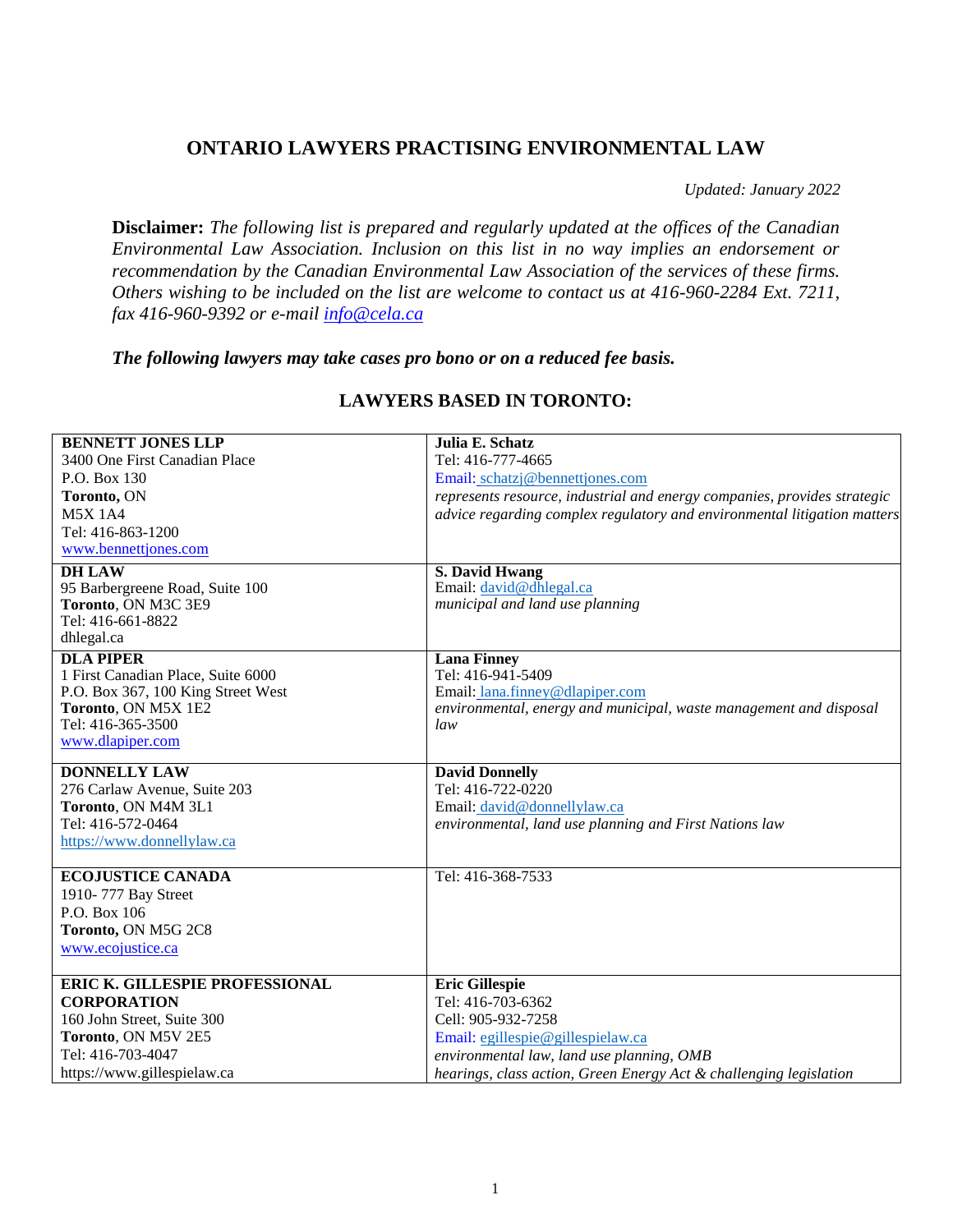| <b>FOGLER RUBINOFF</b>                   | <b>Albert Engel</b>                                               |
|------------------------------------------|-------------------------------------------------------------------|
| 77 King Street West, Suite 3000          | Tel: 416-864-7602                                                 |
| P.O. Box 95                              | Email: aengel@foglers.com                                         |
| Toronto, ON M5K 1G8                      |                                                                   |
| Tel: 416-864-9700                        |                                                                   |
| www.foglers.com                          |                                                                   |
| <b>FORBES CHOCHLA LLP</b>                | Tel: 416-596-7724                                                 |
| 439 University Avenue,                   |                                                                   |
| Suite 2300 Toronto, ON                   |                                                                   |
| <b>M5G 1Y8</b>                           |                                                                   |
| www.forbeschochla.com                    |                                                                   |
| <b>GARDINER ROBERTS</b>                  | Ian A. Blue                                                       |
| Bay Adelaide Centre -                    | Tel: 416-865-2962                                                 |
| East Tower 22 Adelaide                   | Email: iblue@grllp.com                                            |
| Street West, Suite 3600                  | business, administrative, energy, environmental, constitutional   |
| Toronto, ON M5H 4E3<br>Tel: 416-865-6600 |                                                                   |
| http://grllp.com                         |                                                                   |
|                                          |                                                                   |
| <b>GOWLING WLG</b>                       | <b>Harry Dahme</b>                                                |
| 1 First Canadian Place                   | Tel: 416-862-4300                                                 |
| 100 King Street West, Suite 1600         | Email: harry.dahme@gowlingwlg.com                                 |
| Toronto, ON M5X 1G5<br>Tel: 416-862-7525 | environmental, climate change, energy, municipal, natural         |
| https://gowlingwlg.com/en/               | resources                                                         |
|                                          |                                                                   |
|                                          | <b>Rod Northey</b>                                                |
|                                          | Tel: 416-369-6666                                                 |
|                                          | Email: rodney.northey@gowlingwlg.com                              |
|                                          | environmental, aboriginal law, administrative & public law, class |
|                                          | actions, municipal law                                            |
|                                          |                                                                   |
|                                          | <b>Adam Chamberlain</b>                                           |
|                                          | Tel: 416-369-7223                                                 |
|                                          | Email: adam.chamberlain@gowlingwlg.com                            |
|                                          | specialist in environmental law and indigenous legal issues       |
|                                          | <b>Jessica Boily</b>                                              |
|                                          | Tel: 416-862-4683                                                 |
|                                          | Email: jessica.boily@gowlingwlg.com                               |
|                                          | specialist in environmental litigation                            |
|                                          |                                                                   |
| <b>ILER CAMPBELL LLP</b>                 | Tel: 416-598-0103                                                 |
| 150 John Street, 7th Floor               | land use planning, work, Environmental Bill of Rights, civil      |
| Toronto, ON M5V 3E3                      | environmental claims                                              |
| www.ilercampbell.com                     |                                                                   |
| <b>KOSKIE MINSKY</b>                     | <b>Sue Tan</b>                                                    |
| 20 Queen Street West, Suite 900          | Tel: 416-595-2117                                                 |
| Toronto, ON. M5H 3R3                     | Email: stan@kmlaw.ca<br>class action                              |
| kmlaw.ca                                 |                                                                   |
| <b>LYNN MITCHELL</b>                     | Tel: 416-597-5410                                                 |
| 36 Toronto Street, Suite 850             | Email: Imitchell@lynnmitchelllaw.com                              |
| Toronto, ON M5C 2C5                      | environmental, energy law, civil disputes and criminal            |
| www.lynnmitchelllaw.com                  | prosecutions                                                      |
|                                          |                                                                   |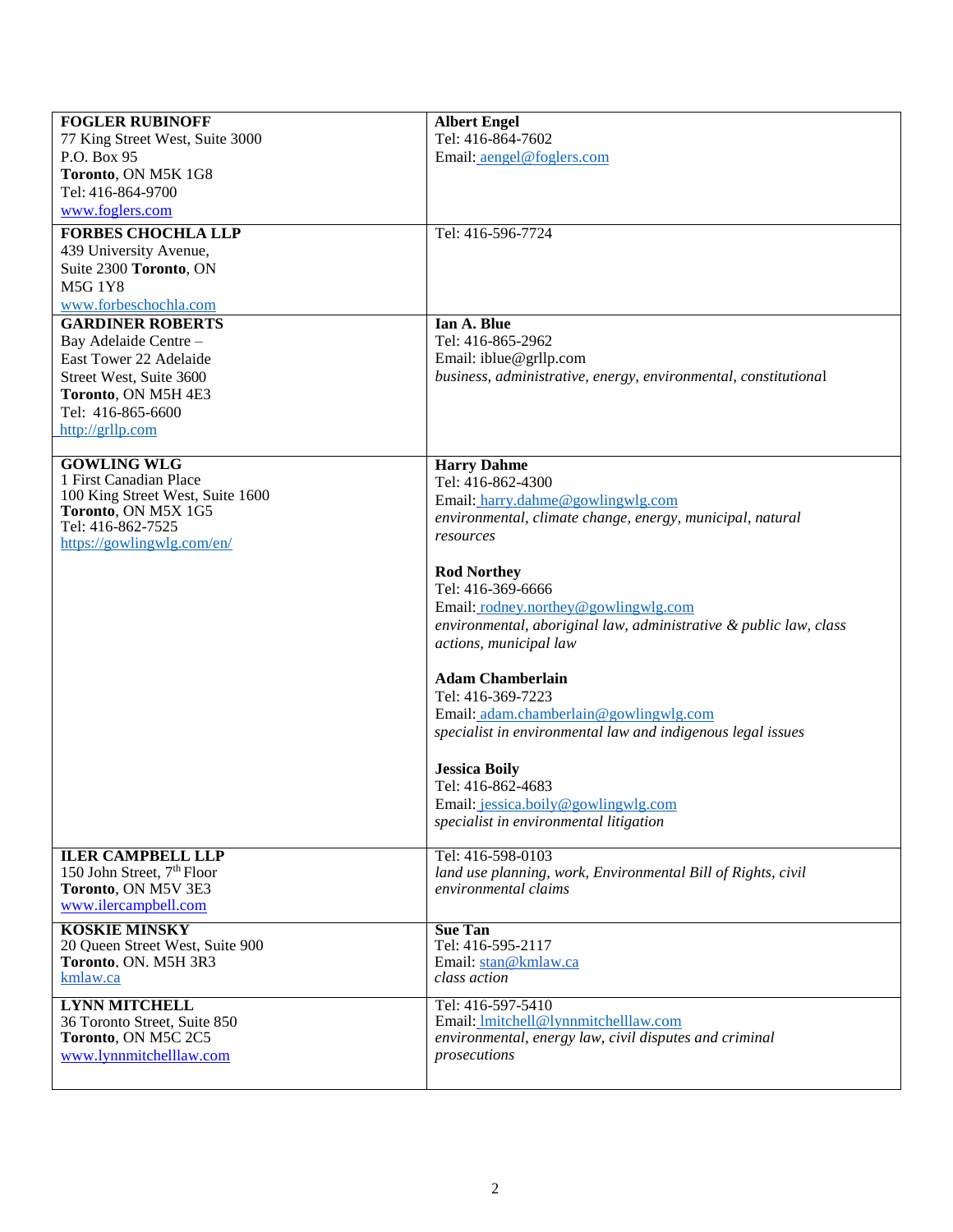| <b>LAKE ONTARIO WATERKEEPER</b><br>379 Adelaide Street West<br>Toronto, ON M5V 1S4<br>Tel: 416-861-1237                                                      | <b>Mark Mattson</b><br>Email: mark@waterkeeper.ca<br>Lake Ontario Watershed issues                                                                                                                                                                                                                                                                                                                                                                                                                                                                                                                                                                                                                                  |
|--------------------------------------------------------------------------------------------------------------------------------------------------------------|---------------------------------------------------------------------------------------------------------------------------------------------------------------------------------------------------------------------------------------------------------------------------------------------------------------------------------------------------------------------------------------------------------------------------------------------------------------------------------------------------------------------------------------------------------------------------------------------------------------------------------------------------------------------------------------------------------------------|
| <b>MANNING ENVIRONMENTAL LAW</b><br>130 King Street West,<br>Suite 1800 Toronto, ON<br><b>M5X 1E3</b><br>www.manningenvironme<br>ntallaw.com                 | <b>Paul Manning</b><br>Tel: 416-640-6422<br>Email: pmanning@manningenvironmentallaw.com                                                                                                                                                                                                                                                                                                                                                                                                                                                                                                                                                                                                                             |
| <b>McMILLAN LLP</b><br>Brookfield Place, 181 Bay Street, Suite 4400<br>Toronto, ON M5J 2T3<br>https://www.mcmillan.ca/                                       | <b>Ralph Cuervo-Lorens</b><br>Tel: 416-865-7880<br>Email ralph.cuervo-lorens@mcmillan.ca<br><b>Talia Gordner</b><br>Tel: 416-865-7834<br>Email: talia.gordner@mcmillan.ca<br>business law, business litigation, environment regulation, fraud law,<br>government procurement, IP litigation, white-collar defence and<br>government investigations                                                                                                                                                                                                                                                                                                                                                                  |
| <b>MILLER THOMSON</b><br>Scotia Plaza, 40 King Street West<br>Suite 5800, P.O. Box 1011<br>Toronto, ON M5H 3S1<br>Tel: 416-595-8500<br>www.millerthomson.com | <b>Bryan J. Buttigieg</b><br>Tel: 905-532-6637<br>Email: bbuttigieg@millerthomson.com<br>environmental litigation regarding contaminated property, advice in<br>claims for environmental damages, including clean-up costs, loss of use,<br>loss of market value and negligent misrepresentation<br><b>Tamara Farber</b><br>Tel: 416-595-8520<br>Cell: 416-918-4035<br>Email: tfarber@millerthomson.com<br>brownfields redevelopment, inspections and investigation, audits,<br>property remediation, site decommissioning, waste management and<br>general environmental compliance matters                                                                                                                        |
| <b>OLTHUIS, KLEER, TOWNSHEND</b><br>250 University Ave, 8th Floor<br>Toronto, ON M5H 3E5<br>Tel: 416-981-9330<br>www.oktlaw.com                              | <b>Nancy Joanne Kleer</b><br>Tel: 416-981-9336<br>Email: nkleer@oktlaw.com<br>Advice to Aboriginal clients regarding federal and provincial<br>environmental protection and assessment, consultation on mining and<br>energy projects, representation before environmental tribunals, and<br>impacts and benefits agreements between proponents and First Nations<br><b>Renée Pelletier</b><br>Tel: 416-981-9456<br>Email: rpelletier@oktlaw.com<br>Aboriginal and treaty rights litigation; advice to Aboriginal<br>clients on environmental regulatory matters including<br>environmental assessment; assistance with reserve land<br>management, Aboriginal consultation, and impacts and<br>benefits agreements |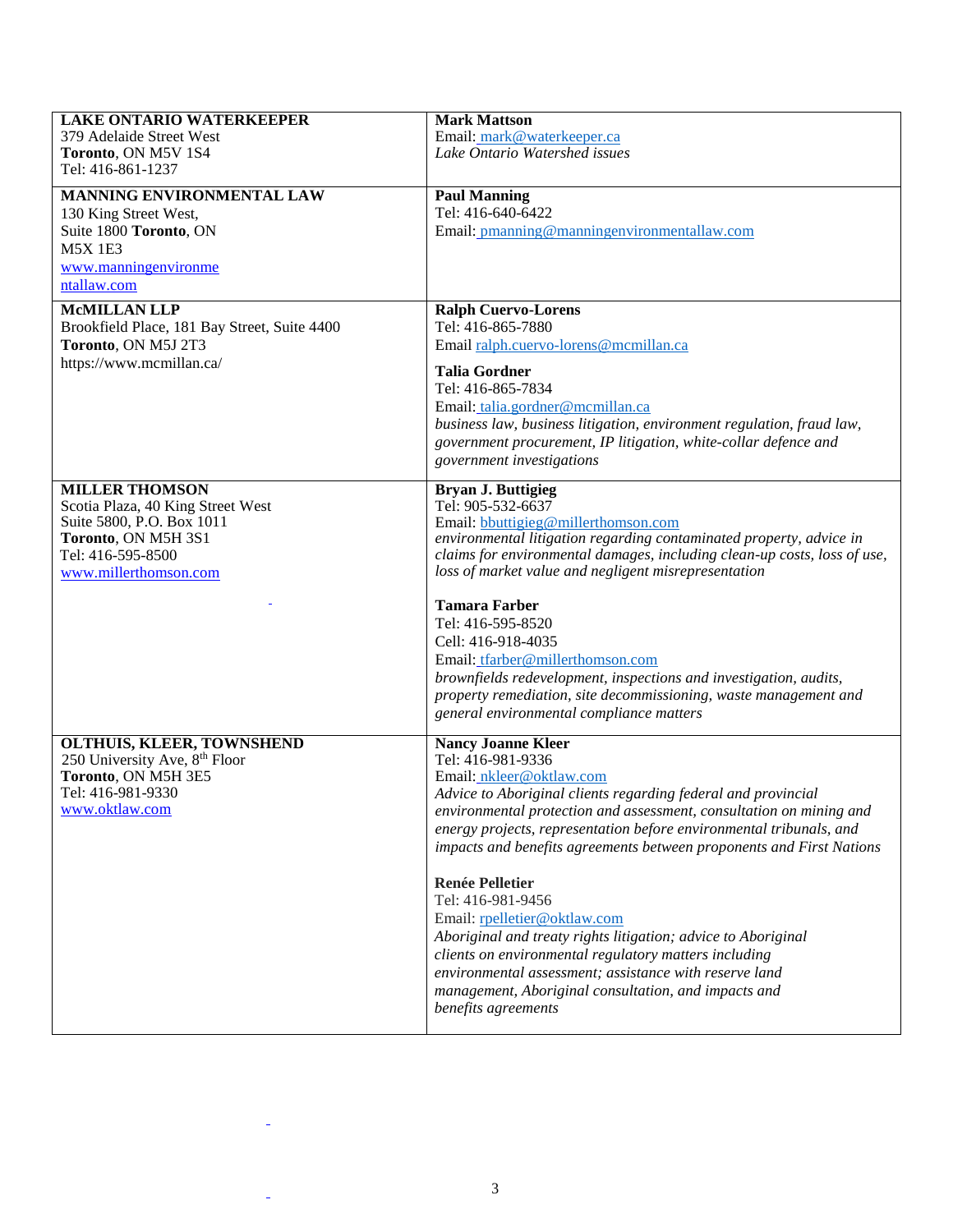| <b>PAPAZIAN HEISEY MYERS</b>            | <b>Alan Heisey</b>                                                         |
|-----------------------------------------|----------------------------------------------------------------------------|
| 121 King Street West                    | Tel: 416-601-2702                                                          |
| P.O. Box 105                            | Email: heisey@phmlaw.com                                                   |
| Toronto, ON M5H 3T9                     | specializes in gravel pit industry and noise pollution, wildlife corridors |
| https://www.phmlaw.com                  | and watershed protection                                                   |
| <b>THOMSON ROGERS</b>                   | <b>Craig Brown</b>                                                         |
| 390 Bay Street, Suite 3100              | Tel: 416-868-3163                                                          |
| Toronto, ON M5H 1W2                     | Email: cbrown@thomsonrogers.com                                            |
| www.thomsonrogers.com                   | environmental law and litigation                                           |
| <b>WILLMS &amp; SHIER</b>               | <b>Marc McAree, Partner</b>                                                |
| <b>ENVIRONMENTAL LAWYERS</b>            | Tel: 416-862-4820                                                          |
| <b>LLP</b>                              | environmental, land use planning and municipal law, and civil              |
| 1 Toronto Street,                       | litigation, mediation.                                                     |
| Suite 900                               |                                                                            |
| Toronto, ON                             | <b>Jacquelyn Stevens, Partner</b>                                          |
|                                         | Tel: 416-862-4828                                                          |
| M5C 2V6 Main                            |                                                                            |
| Tel 416-863-0711                        | litigation experience in contaminated land claims and in                   |
| www.willmsshier.com                     | aboriginal law                                                             |
| <b>CARISSA M WONG BARRISTER AND</b>     | <b>Carissa Wong, Principal</b>                                             |
| <b>SOLICITOR</b>                        | Tel: 613-869-4239                                                          |
| 1502 -150 Roehampton Avenue             |                                                                            |
| Toronto, ON, M4P 0A2                    | Dispute resolution and mediation services to help proponents,              |
|                                         | governments and the public save time and money through avoided             |
|                                         | litigation over transboundary natural resources (water, air,               |
|                                         | biodiversity). Legal services for concerned citizens, idealists, non-      |
|                                         |                                                                            |
|                                         | profits and social entrepreneurs. Alternative environmental dispute        |
|                                         | resolution services, international, cross-cultural law.                    |
| <b>FRANK J. E. ZECHNER PROFESSIONAL</b> | Tel: 516-319-2004                                                          |
| <b>CORPORATION</b>                      | regulatory permits or proposal such as waste management                    |
| 24 Beresford Avenue                     | system, facility permits, water taking                                     |
| Toronto, ON M6S 3A8                     | permits, air discharge permits, municipal class environmental              |
|                                         | assessments, environmental studies, waste management, waste processing     |
|                                         |                                                                            |
|                                         |                                                                            |
| <b>GREEN EARTH STRATEGY</b>             | Denisa Mertiri                                                             |
| 336 - 192 Spadina Avenue                | Tel: 416-712-6008                                                          |
| Toronto, ON M5T 2C2                     | Email: denisa@greenearthstrategy.ca                                        |
| www.greenearthstrategy.ca               | Environmental, municipal, waste management, land-use                       |
| Tel: 416-628-1862                       | planning, environmental assessments, commercial law                        |
|                                         |                                                                            |
| <b>ELSON ADVOCACY</b>                   | <b>Kent Elson</b>                                                          |
| 1062 College Street                     | Tel: 416-906-7305                                                          |
| Toronto, ON M6H 1A9                     | Email: kent@elsonadvocacy.ca                                               |
| www.elsonadvocacy.ca                    |                                                                            |
|                                         | <b>Amanda Montgomery</b>                                                   |
|                                         | Tel: 647-250-7338                                                          |
|                                         | Email: amanda@elsonadvocacy.ca                                             |
|                                         | Indigenous and Aboriginal law, environmental law, land-                    |
|                                         | use planning                                                               |
|                                         |                                                                            |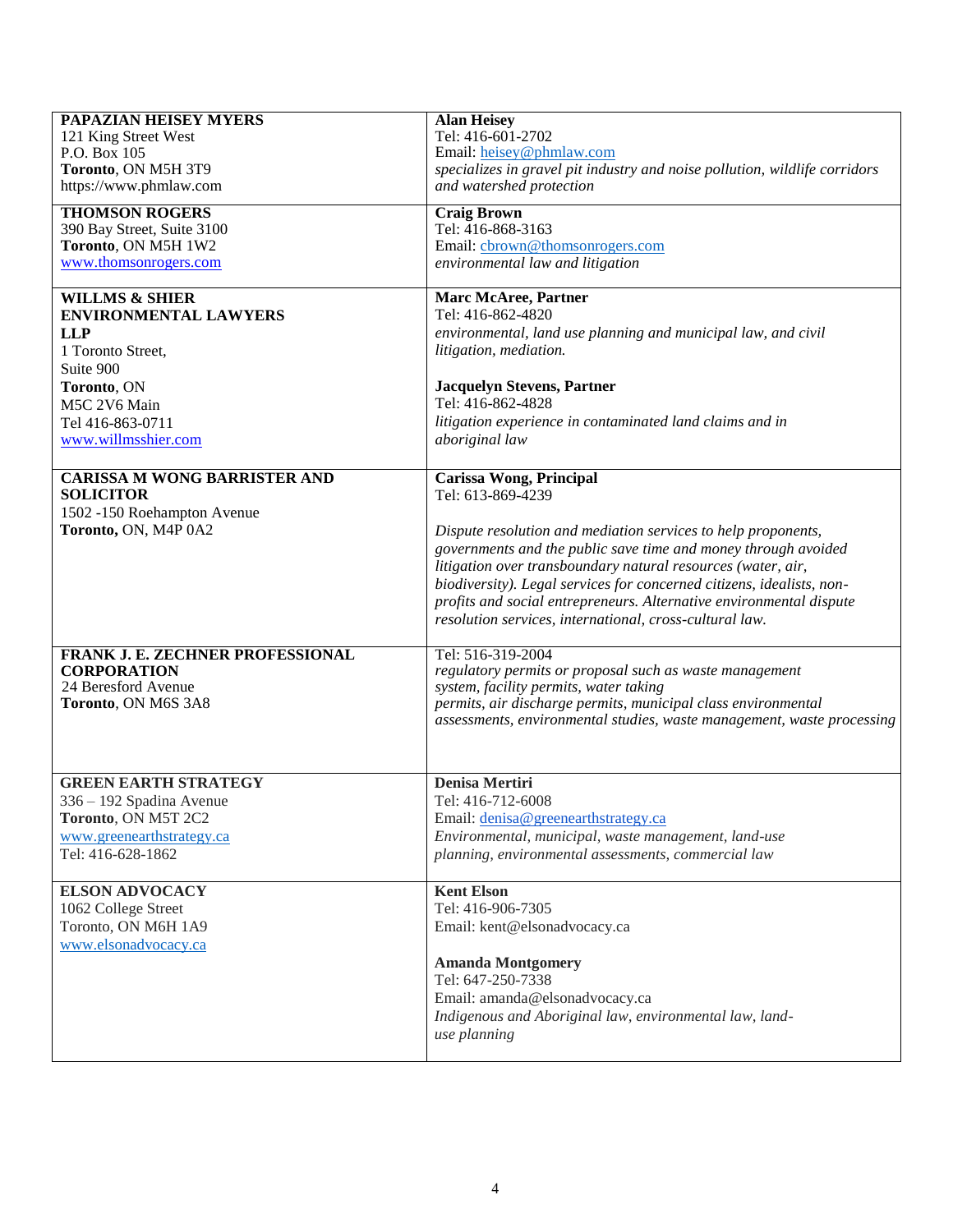## **LAWYERS BASED OUTSIDE TORONTO:**

| <b>GARROD &amp; PICKFIELD</b>   | <b>Stephen Garrod</b>                                                     |
|---------------------------------|---------------------------------------------------------------------------|
| 9 Norwich                       | Email: garrod@garrodpickfield.ca                                          |
| <b>Street West</b>              |                                                                           |
| Guelph,                         | <b>Peter Pickfield</b>                                                    |
| ON N1H                          |                                                                           |
| 2G8 Tel:                        | Email: pickfield@garrodpickfield.ca                                       |
| 519-837-                        | provides advocacy, strategic advice, and legal opinions on all            |
| 0500                            | aspects of environmental, municipal and planning law                      |
| www.garrodpickfield.ca          |                                                                           |
|                                 | <b>Alex Ciccone</b>                                                       |
|                                 | Email: aciccone@garrodpickfield.ca                                        |
|                                 | <b>Colin Léger</b>                                                        |
|                                 | Email: cleger@garrodpickfield.ca                                          |
|                                 |                                                                           |
| <b>MILLER THOMSON</b>           | <b>Aaron Atcheson</b>                                                     |
| 255 Queens Avenue, Suite 2010   | Tel: 519-931-3526                                                         |
| London, ON N6A 5R8              | Email: aatcheson@millerthomson.com                                        |
| Tel: 519-931-3526               | commercial real estate and environmental law with an emphasis on business |
| www.millerthomson.com           | transactions and energy projects                                          |
|                                 |                                                                           |
| <b>SISKINDS LLP</b>             | Tel: 519-672-2121                                                         |
| 680 Waterloo Street             | Email: hello@siskinds.com                                                 |
| P.O. Box 2520                   | environmental law with an emphasis on business transactions, contaminated |
| London, ON N6A 3V8              | properties, environmental class actions                                   |
| 100 Lombard Street, Suite       |                                                                           |
| 302                             |                                                                           |
| Toronto, ON M5C 1M3             |                                                                           |
| www.siskinds.com                |                                                                           |
| <b>SCOTT PETRIE LLP</b>         | John D. Goudy                                                             |
| 200-252 Pall Mall Street        | Tel: 519-433-5310 ext. 236                                                |
| London,                         | Email: jgoudy@scottpetrie.com                                             |
| ON N6A                          | farm, energy and environmental law                                        |
| 5P <sub>6</sub>                 |                                                                           |
| www.scott                       |                                                                           |
| petrie.com                      |                                                                           |
| <b>SULLIVAN MAHONEY</b>         | <b>Sara Premi</b>                                                         |
| 40 Queen                        | Tel: 905-688-8039                                                         |
| <b>Street</b>                   | Email: sipremi@sullivanmahoney.com                                        |
| P.O. Box 1360                   |                                                                           |
| St. Catharines,                 | T. A. Richardson                                                          |
| <b>ON L2R 6Z2</b>               | Tel: 905-688-2207                                                         |
| Tel: 905-688-                   | Email: tarichardson@sullivanmahoney.com                                   |
| 6655                            | administrative, municipal, municipal regulatory statutes and the          |
|                                 | defence of environmental and Occupational Health & Safety Act charges.    |
|                                 |                                                                           |
| <b>TINHOLTS</b>                 | <b>Benjamin Tinholt</b>                                                   |
| 22 King Street South, Suite 300 | Tel: 226-921-8998                                                         |
| Waterloo, ON N2J 1N8            | Email: benjamin@tinholts.com                                              |
| https://tinholts.com            | specializes in civil litigation, environmental, defamation law and human  |
|                                 | rights                                                                    |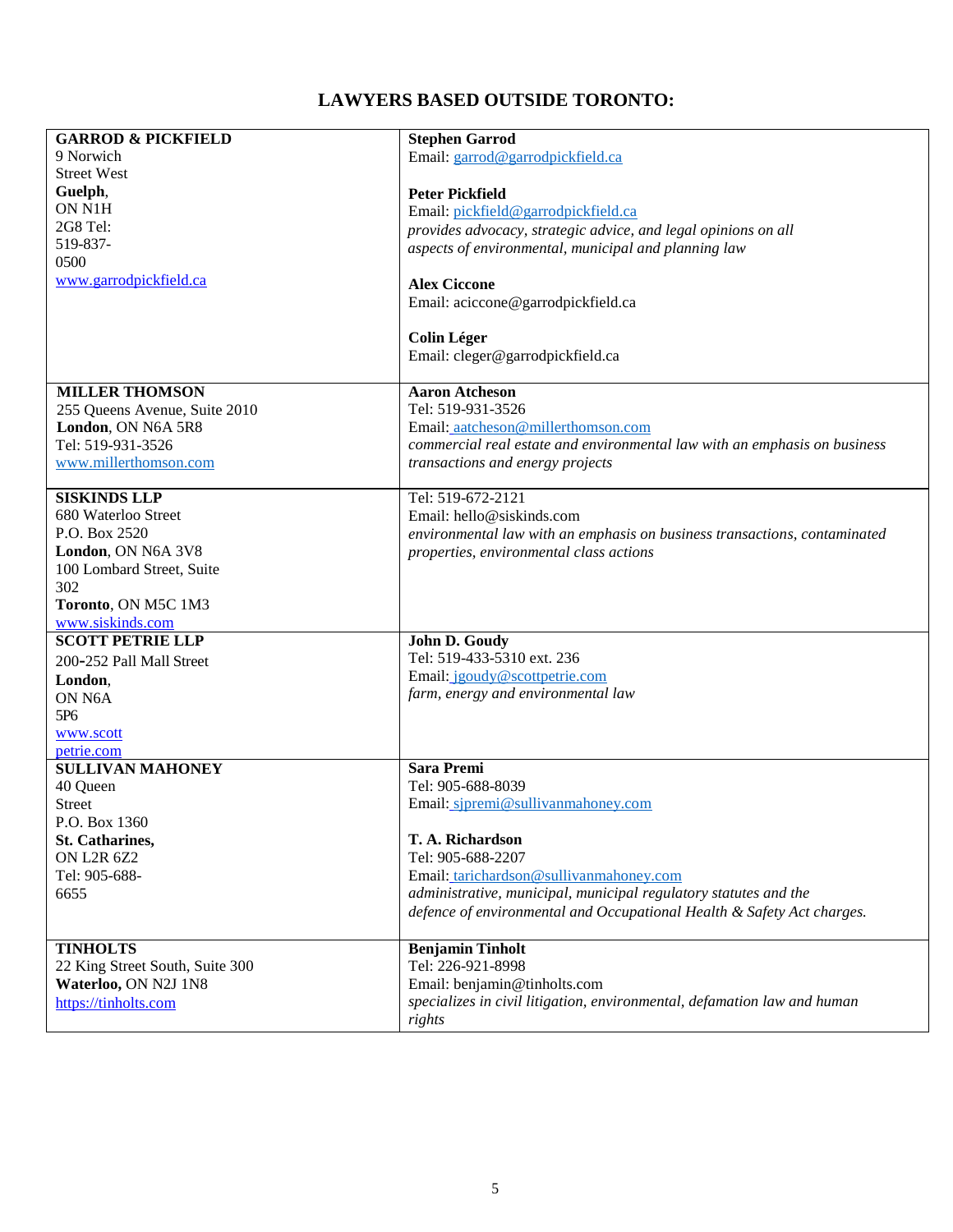## **ADDITIONAL REFERRAL SERVICES:**

**The Law Society of Ontario** provides a referral service to lawyers and paralegals. Requests can be made on-line at [www.lawsocietyreferralservice.ca.](http://www.lawsocietyreferralservice.ca/)

**Description**: The Law Society Referral Service will help you find someone who provides legal services in the area of law that meets your needs. The service can also help you find a legal representative who meets specific requirements, such as a lawyer or paralegal who speaks a certain language, or a lawyer who accepts Legal Aid certificates. The request for service consists of an online form, where you can select the areas of law that your issue touches on. Once you have submitted your request, if a match is found, you will be given the name and telephone number of a lawyer or paralegal and a referral number. The on-line request, the referral process, and your initial consultation of up to 30 minutes are free. If you do not have access to the internet, you can call the crisis line at 416-947- 5255 (toll-free 1-855-947-5255) Monday - Friday between 9 am - 5 pm.

Use of the directory does not guarantee a free consultation. You will need to discuss legal fees directly with the lawyer/paralegal. The consultation is meant to help you determine your rights and options.

You should not expect the legal representative to do any free legal work during this time - that is not the purpose of the consultation.

Le Service de référence du Barreau est un service en ligne. Ce service vous aidera à trouver un avocat ou d'un parajuriste qui pratique dans le domaine juridique qui répond à vos besoins. Ce service peut aussi vous aider à trouver un avocat ou un parajuriste qui répond à des besoins spécifiques de langue, par exemple, ou qui accepte les certificats de l'aide juridique. La demande de service se compose d'un formulaire en ligne, où vous pouvez sélectionner les domaines du droit qui sont pertinents à votre question. Une fois que vous aurez soumis votre demande, si un représentant juridique est trouvé, on vous donnera son nom et son numéro de téléphone, ainsi qu'un numéro de référence. Les demandes en ligne, le processus de référence et votre première consultation d'un maximum de 30 minutes sont gratuits. Si vous ne disposez pas accès à l'internet, vous pouvez appeler la ligne de crise au 416-947-5255 (gratuit 1-855-947-5255) lundi au vendredi, de 9 h à 17 h.

**Legal Aid Ontario** also provides an on-line tool for finding a lawyer in several areas of law including: Administrative Tribunals, Child Protection, Civil Litigation/Personal Injury, Consent and Capacity Board, Criminal, Family, Gladue Panel, Mental Health, Ontario Review Board, and Refugee. Use this tool on-line at:<http://www.legalaid.on.ca/en/getting/findingalawyer.asp>